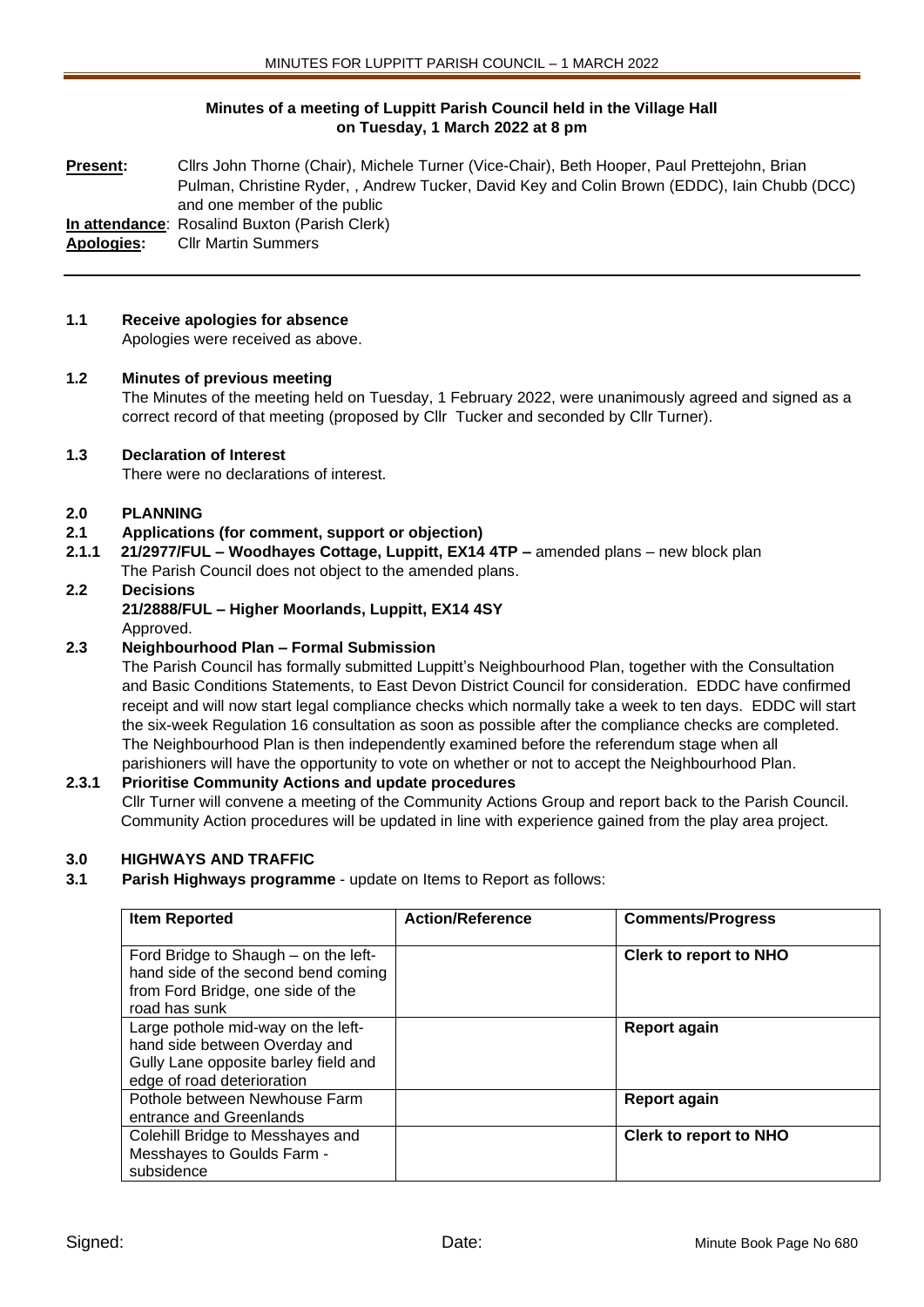| <b>Clerk to report to NHO</b> |
|-------------------------------|
|                               |
|                               |
| <b>Clerk to report</b>        |
|                               |
| <b>Clerk to report</b>        |
|                               |
| <b>Clerk to report to NHO</b> |
|                               |
|                               |
|                               |

### **3.1.1 Road Closure**

Advance notice of road closure on 27 April past Lowmans Farm, Beacon, to locate and clear blockage for Avonline Networks.

### **3.1.2 Future Road Repairs**

This item is carried forward to the next meeting.

### **3.2 Parish Maintenance**

### **3.2.1 Grant for Lengthsman's Work**

The clerk reported that the application for funding towards ditch clearing and drainage work carried out in the parish has been successful and £1,000 has been granted.

#### **3.2.2 Pothole Repairs**

The cold tar has been delivered to Cllr Tucker who will carry out the work when convenient.

### **4.0 FOOTPATHS AND BRIDLEWAYS**

The equestrian latches have been delivered to Cllr Tucker who asked for confirmation that these were intended for Mohuns Ottery. The requested waymarker posts have not yet been delivered. The clerk will follow up.

### **4.1 Annual Survey of Footpaths**

The clerk confirmed that the annual survey has been completed and submitted to the Parish Paths Liaison Officer at Devon County Council.

## **5.0 ENVIRONMENT/COMMUNITY FACILITIES**

- **5.1 Community Policing Report**
- Nothing to report.

## **5.2 Play Area Project**

This project had been discussed at length. The Parish Council holds an amount of £23,484.77 at present and the Village Hall Management Committee had agreed to make up the total to £30,000. The cost of the project is £30,000 excluding VAT which means that the outlay is more than the amount raised. At present, the Parish Council VAT is reclaimed annually after the year end (31 March) which would mean that the Parish Council would have to wait several months to claim back the total VAT. The Parish Council is not in a position to do this. The clerk has since clarified the Parish Council's position with DALC's VAT expert who confirmed that VAT returns can be made more frequently than the annual returns made at present. This will enable the Parish Council to claim back the VAT as the project progresses. Earth Wrights is the preferred supplier and has issued a payment schedule that must be adhered to if an installation date towards the end of April is to be met. The first payment of £17,181.00 plus VAT is due by 4 March 2022. A second payment of £3,587.00 plus VAT is due by 28 March 2022.

The contract issued by Earth Wrights contained a clause that would have left the Parish Council responsible for any additional unforeseen costs that might arise during the project. This was unacceptable to the Parish Council. On condition that a satisfactory solution can be found to this problem, it was agreed that payments should be made as listed in the payments schedule (proposed by Cllr Tucker, seconded by Cllr Prettejohn with all in favour).

#### **5.3 Free Trees Project**

Cllrs Thorne and Tucker had not received any offers of help with tree planting. This may be because there is another tree planting project taking place in the parish. Cllr Tucker is still awaiting delivery of the trees.